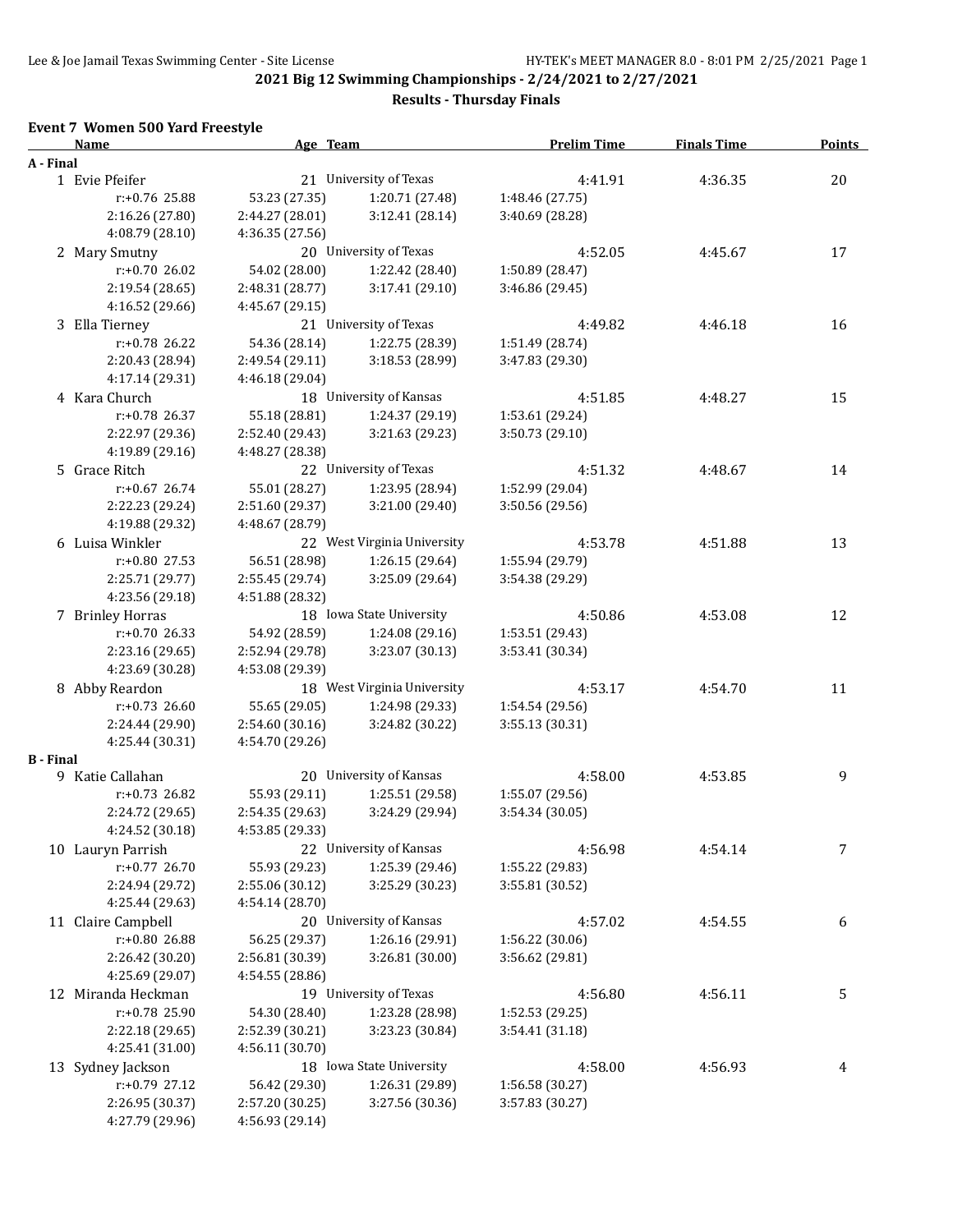|           | B - Final  (Event 7 Women 500 Yard Freestyle) |                 |                               |                    |                    |               |
|-----------|-----------------------------------------------|-----------------|-------------------------------|--------------------|--------------------|---------------|
|           | Name                                          | Age Team        |                               | <b>Prelim Time</b> | <b>Finals Time</b> | <b>Points</b> |
|           | 14 Mackenzie Bravence                         |                 | 20 University of Kansas       | 4:57.94            | 4:59.44            | 3             |
|           | r:+0.71 26.83                                 | 56.13 (29.30)   | 1:25.98 (29.85)               | 1:56.54 (30.56)    |                    |               |
|           | 2:26.82 (30.28)                               | 2:57.14 (30.32) | 3:27.94 (30.80)               | 3:58.77 (30.83)    |                    |               |
|           | 4:29.54 (30.77)                               | 4:59.44 (29.90) |                               |                    |                    |               |
|           | 15 Cayla Prophater                            |                 | 18 Texas Christian University | 4:58.04            | 4:59.59            | 2             |
|           | $r: +0.75$ 26.81                              | 56.20 (29.39)   | 1:26.20 (30.00)               | 1:56.44 (30.24)    |                    |               |
|           | 2:26.95 (30.51)                               | 2:57.91 (30.96) | 3:28.61 (30.70)               | 3:59.50 (30.89)    |                    |               |
|           | 4:30.23 (30.73)                               | 4:59.59 (29.36) |                               |                    |                    |               |
|           | 16 Audrey McMurry                             |                 | 22 Texas Christian University | 4:59.22            | 4:59.88            | $\mathbf{1}$  |
|           | r:+0.86 26.70                                 | 55.09 (28.39)   | 1:24.70 (29.61)               | 1:54.90 (30.20)    |                    |               |
|           | 2:25.72 (30.82)                               | 2:56.56 (30.84) | 3:27.53 (30.97)               | 3:58.65 (31.12)    |                    |               |
|           | 4:29.64 (30.99)                               | 4:59.88 (30.24) |                               |                    |                    |               |
| C - Final |                                               |                 |                               |                    |                    |               |
|           | 17 Abigail Meder                              |                 | 20 Texas Christian University | 5:00.96            | 4:54.10            |               |
|           | $r: +0.77$ 26.40                              | 55.33 (28.93)   | 1:25.10 (29.77)               | 1:54.68 (29.58)    |                    |               |
|           | 2:24.42 (29.74)                               | 2:54.28 (29.86) | 3:24.28 (30.00)               | 3:54.52 (30.24)    |                    |               |
|           | 4:24.80 (30.28)                               | 4:54.10 (29.30) |                               |                    |                    |               |
|           | 18 Sally Clough                               |                 | 22 Texas Christian University | 5:00.73            | 4:58.47            |               |
|           | r:+0.77 26.87                                 | 56.37 (29.50)   | 1:26.39 (30.02)               | 1:57.04 (30.65)    |                    |               |
|           | 2:27.54 (30.50)                               | 2:58.13 (30.59) | 3:28.25 (30.12)               | 3:58.12 (29.87)    |                    |               |
|           | 4:28.52 (30.40)                               | 4:58.47 (29.95) |                               |                    |                    |               |
|           | 19 Kennedy Tranel                             |                 | 21 Iowa State University      | 5:02.46            | 4:58.99            |               |
|           | $r: +0.68$ 27.15                              | 56.68 (29.53)   | 1:26.93 (30.25)               | 1:57.45 (30.52)    |                    |               |
|           | 2:28.01 (30.56)                               | 2:58.29 (30.28) | 3:28.97 (30.68)               | 3:59.28 (30.31)    |                    |               |
|           | 4:29.64 (30.36)                               | 4:58.99 (29.35) |                               |                    |                    |               |
|           | 20 Crissie Blomquist                          |                 | 22 University of Kansas       | 5:03.18            | 5:00.76            |               |
|           | $r: +0.71$ 26.85                              | 56.30 (29.45)   | 1:26.06 (29.76)               | 1:56.27 (30.21)    |                    |               |
|           | 2:26.81 (30.54)                               | 2:57.38 (30.57) | 3:28.18 (30.80)               | 3:59.10 (30.92)    |                    |               |
|           | 4:30.27 (31.17)                               | 5:00.76 (30.49) |                               |                    |                    |               |
|           | 21 Lauryn Kallay                              |                 | 21 West Virginia University   | 5:00.25            | 5:01.02            |               |
|           |                                               |                 |                               |                    |                    |               |
|           | r:+0.68 27.46                                 | 57.40 (29.94)   | 1:28.13 (30.73)               | 1:58.98 (30.85)    |                    |               |
|           | 2:29.86 (30.88)                               | 3:00.95 (31.09) | 3:31.96 (31.01)               | 4:02.65 (30.69)    |                    |               |
|           | 4:32.32 (29.67)                               | 5:01.02 (28.70) |                               |                    |                    |               |
|           | 22 *Keely Tierney                             |                 | 20 Iowa State University      | 5:01.22            | 5:01.17            |               |
|           | $r: +0.81$ 28.29                              | 58.33 (30.04)   | 1:28.38 (30.05)               | 1:58.66 (30.28)    |                    |               |
|           | 2:28.93 (30.27)                               | 2:59.24 (30.31) | 3:29.64 (30.40)               | 4:00.12 (30.48)    |                    |               |
|           | 4:30.88 (30.76)                               | 5:01.17 (30.29) |                               |                    |                    |               |
|           | 23 *Jasmine Weiland                           |                 | 19 Iowa State University      | 5:02.39            | 5:01.94            |               |
|           | r:+0.84 27.45                                 | 56.67 (29.22)   | 1:26.68 (30.01)               | 1:57.02 (30.34)    |                    |               |
|           | 2:27.84 (30.82)                               | 2:58.64 (30.80) | 3:29.70 (31.06)               | 4:00.78 (31.08)    |                    |               |
|           | 4:31.85 (31.07)                               | 5:01.94 (30.09) |                               |                    |                    |               |
|           | 24 Lisa Johnson                               |                 | 20 Texas Christian University | 5:00.05            | 5:03.12            |               |
|           | r:+0.66 27.49                                 | 56.96 (29.47)   | 1:27.09 (30.13)               | 1:57.60 (30.51)    |                    |               |
|           | 2:28.38 (30.78)                               | 2:58.92 (30.54) | 3:29.91 (30.99)               | 4:01.16 (31.25)    |                    |               |
|           | 4:32.61 (31.45)                               | 5:03.12 (30.51) |                               |                    |                    |               |

#### **Results - Thursday Finals**

# **Event 8 Men 500 Yard Freestyle**

| <b>Name</b>        | Age Team        |                     | <b>Prelim Time</b> | <b>Finals Time</b> | <b>Points</b> |
|--------------------|-----------------|---------------------|--------------------|--------------------|---------------|
| A - Final          |                 |                     |                    |                    |               |
| l    Coby Carrozza | 19.             | University of Texas | 4:19.78            | 4:14.98            | 20            |
| $r: +0.76$ 23.31   | 48.86 (25.55)   | 1:14.84 (25.98)     | 1:40.83 (25.99)    |                    |               |
| 2:07.08(26.25)     | 2:33.40 (26.32) | 2:59.47 (26.07)     | 3:25.86 (26.39)    |                    |               |
| 3:50.68(24.82)     | 4:14.98 (24.30) |                     |                    |                    |               |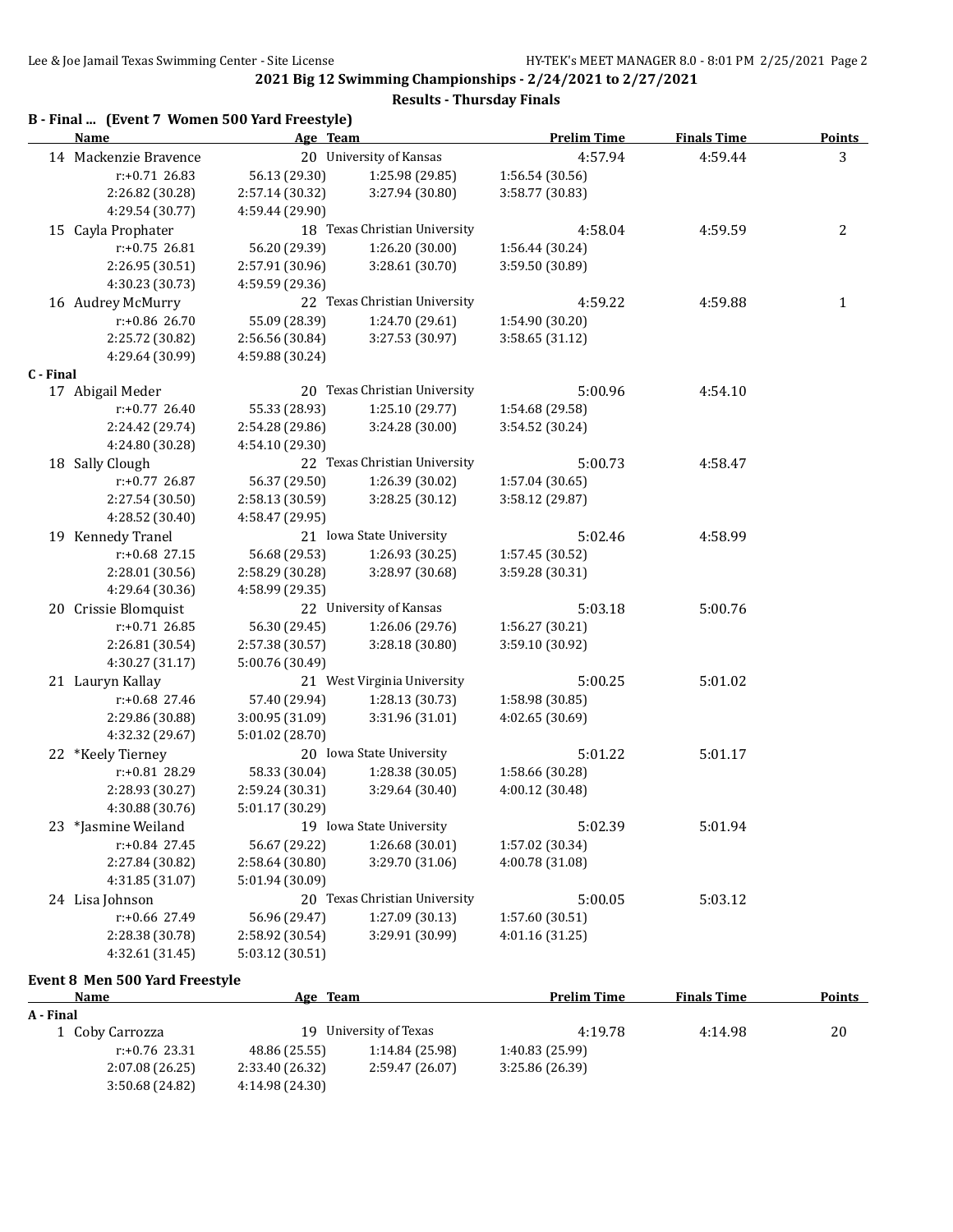**2021 Big 12 Swimming Championships - 2/24/2021 to 2/27/2021 Results - Thursday Finals**

# **A - Final ... (Event 8 Men 500 Yard Freestyle)**

|                  | <u>Name</u>          | Age Team        |                               | <b>Prelim Time</b> | <b>Finals Time</b> | <b>Points</b> |
|------------------|----------------------|-----------------|-------------------------------|--------------------|--------------------|---------------|
|                  | 2 Drew Kibler        |                 | 20 University of Texas        | 4:19.91            | 4:15.00            | 17            |
|                  | r:+0.61 22.29        | 47.16 (24.87)   | 1:12.75 (25.59)               | 1:38.76 (26.01)    |                    |               |
|                  | 2:04.81 (26.05)      | 2:31.26 (26.45) | 2:57.58 (26.32)               | 3:23.84 (26.26)    |                    |               |
|                  | 3:50.04 (26.20)      | 4:15.00 (24.96) |                               |                    |                    |               |
|                  | 3 JohnThomas Larson  |                 | 22 University of Texas        | 4:15.46            | 4:15.04            | 16            |
|                  | $r: +0.65$ 23.06     | 48.41 (25.35)   | 1:14.23 (25.82)               | 1:40.26 (26.03)    |                    |               |
|                  | 2:06.62 (26.36)      | 2:32.85 (26.23) | 2:59.06 (26.21)               | 3:25.14 (26.08)    |                    |               |
|                  | 3:50.77 (25.63)      | 4:15.04 (24.27) |                               |                    |                    |               |
|                  | 4 David Johnston Jr. |                 | 19 University of Texas        | 4:18.45            | 4:16.63            | 15            |
|                  | $r: +0.71$ 23.60     | 49.01 (25.41)   | 1:14.80 (25.79)               | 1:40.75 (25.95)    |                    |               |
|                  | 2:06.87 (26.12)      | 2:33.04 (26.17) | 2:59.28 (26.24)               | 3:25.51 (26.23)    |                    |               |
|                  | 3:51.61 (26.10)      | 4:16.63 (25.02) |                               |                    |                    |               |
|                  | 5 Brendan Williams   |                 | 19 West Virginia University   | 4:30.34            | 4:28.17            | 14            |
|                  | $r: +0.73$ 24.14     | 50.59 (26.45)   | 1:17.66 (27.07)               | 1:45.11 (27.45)    |                    |               |
|                  | 2:12.20 (27.09)      | 2:39.81 (27.61) | 3:07.09 (27.28)               | 3:34.92 (27.83)    |                    |               |
|                  | 4:02.14 (27.22)      | 4:28.17 (26.03) |                               |                    |                    |               |
|                  | 6 Max Gustafson      |                 | 21 West Virginia University   | 4:27.95            | 4:28.31            | 13            |
|                  | $r: +0.68$ 24.02     | 50.50 (26.48)   | 1:17.45(26.95)                | 1:44.53 (27.08)    |                    |               |
|                  | 2:11.97 (27.44)      | 2:39.43 (27.46) | 3:06.90 (27.47)               | 3:34.74 (27.84)    |                    |               |
|                  | 4:03.33 (28.59)      | 4:28.31 (24.98) |                               |                    |                    |               |
|                  | 7 Logan McFadden     |                 | 19 West Virginia University   | 4:30.48            | 4:28.76            | 12            |
|                  | r:+0.74 24.89        | 52.30 (27.41)   | 1:20.12 (27.82)               | 1:47.67 (27.55)    |                    |               |
|                  | 2:14.83 (27.16)      | 2:41.97 (27.14) | 3:08.81 (26.84)               | 3:35.96 (27.15)    |                    |               |
|                  | 4:03.41 (27.45)      | 4:28.76 (25.35) |                               |                    |                    |               |
|                  | 8 Zach Boley         |                 | 20 West Virginia University   | 4:30.17            | 4:28.77            | 11            |
|                  | r:+0.69 24.76        | 52.10 (27.34)   | 1:19.75(27.65)                | 1:47.64 (27.89)    |                    |               |
|                  | 2:15.02 (27.38)      | 2:42.53 (27.51) | 3:09.57 (27.04)               | 3:36.45 (26.88)    |                    |               |
|                  | 4:02.96 (26.51)      | 4:28.77 (25.81) |                               |                    |                    |               |
| <b>B</b> - Final |                      |                 |                               |                    |                    |               |
|                  | 9 Roanoke Shirk      |                 | 19 West Virginia University   | 4:31.01            | 4:28.50            | 9             |
|                  | $r: +0.65$ 25.07     | 51.96 (26.89)   | 1:19.17 (27.21)               | 1:46.85 (27.68)    |                    |               |
|                  | 2:14.45 (27.60)      | 2:41.44 (26.99) | 3:08.15 (26.71)               | 3:35.16 (27.01)    |                    |               |
|                  | 4:02.25 (27.09)      | 4:28.50 (26.25) |                               |                    |                    |               |
|                  | 10 Kevin Chao        |                 | 22 Texas Christian University | 4:31.54            | 4:30.50            | 7             |
|                  | r:+0.62 24.52        | 51.02 (26.50)   | 1:17.89 (26.87)               | 1:45.11 (27.22)    |                    |               |
|                  | 2:12.87 (27.76)      | 2:40.41 (27.54) | 3:08.19 (27.78)               | 3:35.85 (27.66)    |                    |               |
|                  | 4:03.54 (27.69)      | 4:30.50 (26.96) |                               |                    |                    |               |
|                  | 11 Nicco Velasquez   |                 | 18 Texas Christian University | 4:35.57            | 4:31.29            | 6             |
|                  | $r: +0.77$ 25.10     | 52.01 (26.91)   | 1:19.04 (27.03)               | 1:46.37 (27.33)    |                    |               |
|                  | 2:13.89 (27.52)      | 2:41.65 (27.76) | 3:09.22 (27.57)               | 3:36.85 (27.63)    |                    |               |
|                  | 4:04.67 (27.82)      | 4:31.29 (26.62) |                               |                    |                    |               |
|                  | 12 William Mullen    |                 | 19 West Virginia University   | 4:30.50            | 4:31.47            | 5             |
|                  | r:+0.69 24.88        | 51.90 (27.02)   | 1:19.18 (27.28)               | 1:46.70 (27.52)    |                    |               |
|                  | 2:14.48 (27.78)      | 2:42.05 (27.57) | 3:09.66 (27.61)               | 3:37.29 (27.63)    |                    |               |
|                  | 4:04.61 (27.32)      | 4:31.47 (26.86) |                               |                    |                    |               |
|                  | 13 Charlie Brennig   |                 | 19 Texas Christian University | 4:31.39            | 4:34.34            | 4             |
|                  | r:+0.74 25.24        | 52.34 (27.10)   | 1:19.70 (27.36)               | 1:47.39 (27.69)    |                    |               |
|                  | 2:15.12 (27.73)      | 2:43.03 (27.91) | 3:11.35 (28.32)               | 3:39.66 (28.31)    |                    |               |
|                  | 4:07.19 (27.53)      | 4:34.34 (27.15) |                               |                    |                    |               |
|                  | 14 Bryce Flynn       |                 | 18 Texas Christian University | 4:37.35            | 4:37.67            | 3             |
|                  | $r: +0.70$ 25.05     | 52.34 (27.29)   | 1:20.23 (27.89)               | 1:48.37 (28.14)    |                    |               |
|                  | 2:16.82 (28.45)      | 2:45.25 (28.43) | 3:13.89 (28.64)               | 3:41.98 (28.09)    |                    |               |
|                  | 4:10.29 (28.31)      | 4:37.67 (27.38) |                               |                    |                    |               |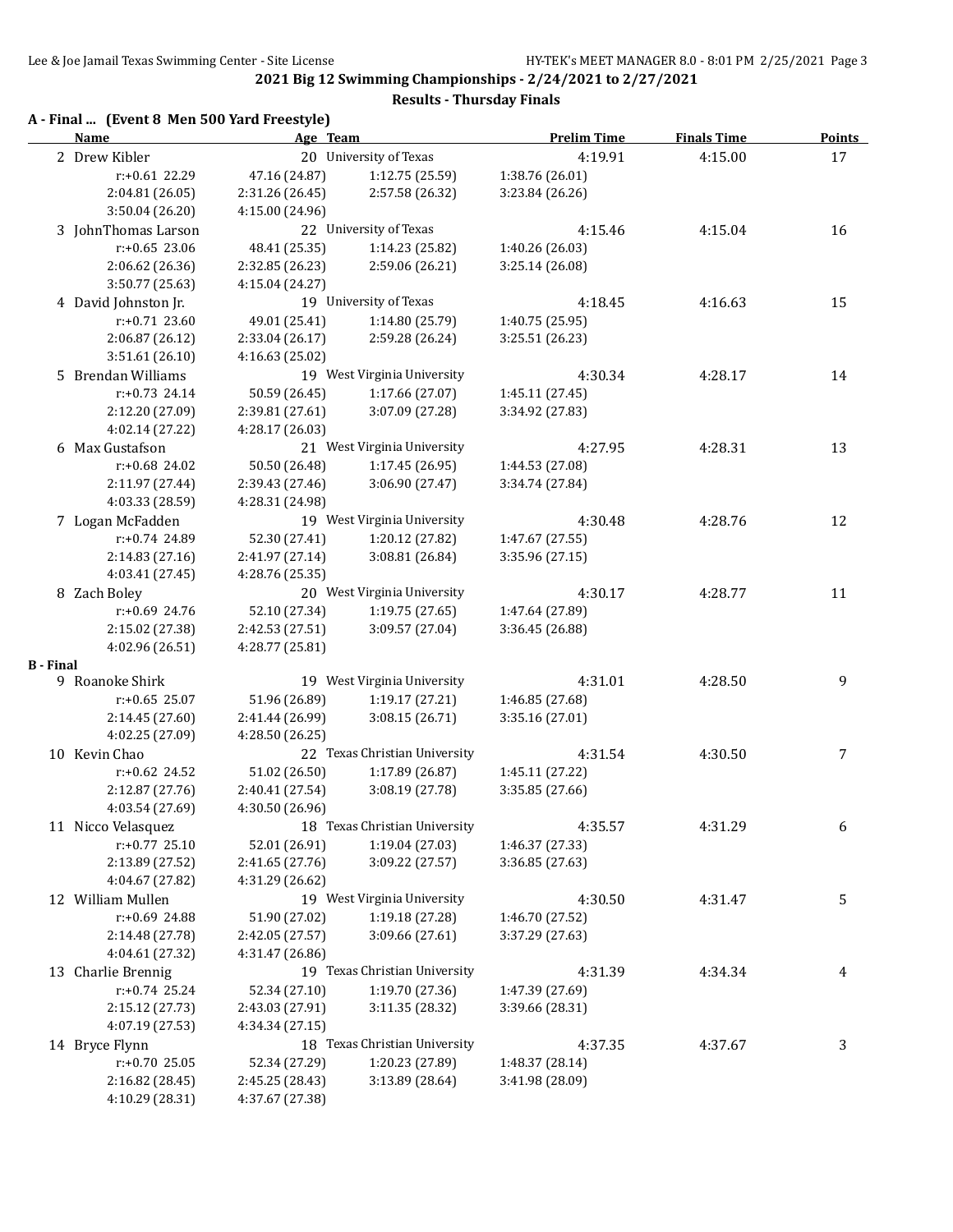## **Results - Thursday Finals**

| C - Final  (Event 8 Men 500 Yard Freestyle) |  |  |  |
|---------------------------------------------|--|--|--|
|                                             |  |  |  |

|           | Name                     | Age Team        |                        | <b>Prelim Time</b> | <b>Finals Time</b> | <b>Points</b> |
|-----------|--------------------------|-----------------|------------------------|--------------------|--------------------|---------------|
| C - Final |                          |                 |                        |                    |                    |               |
|           | 17 *Peter Larson         | 19              | University of Texas    | 4:16.98            | 4:15.26            |               |
|           | $r: +0.63$ 22.55         | 47.46 (24.91)   | 1:13.08(25.62)         | 1:38.99 (25.91)    |                    |               |
|           | 2:05.42 (26.43)          | 2:31.39 (25.97) | 2:57.47 (26.08)        | 3:23.88(26.41)     |                    |               |
|           | 3:50.14(26.26)           | 4:15.26 (25.12) |                        |                    |                    |               |
|           | 18 *Parker Neri          | 21              | University of Texas    | 4:16.51            | 4:17.91            |               |
|           | $r: +0.72$ 23.06         | 48.09 (25.03)   | 1:13.71(25.62)         | 1:39.68 (25.97)    |                    |               |
|           | 2:06.04(26.36)           | 2:32.46 (26.42) | 2:59.03 (26.57)        | 3:25.77 (26.74)    |                    |               |
|           | 3:52.13(26.36)           | 4:17.91 (25.78) |                        |                    |                    |               |
|           | 19 *Matthew Tannenberger |                 | 18 University of Texas | 4:19.06            | 4:18.57            |               |
|           | $r: +0.79$ 23.46         | 48.90 (25.44)   | 1:14.80(25.90)         | 1:41.04 (26.24)    |                    |               |
|           | 2:07.58 (26.54)          | 2:34.06 (26.48) | 3:00.43 (26.37)        | 3:26.80 (26.37)    |                    |               |
|           | 3:52.90(26.10)           | 4:18.57(25.67)  |                        |                    |                    |               |
| 20        | *Ethan Heasley           | 19              | University of Texas    | 4:22.45            | 4:22.70            |               |
|           | $r: +0.72$ 23.06         | 48.58 (25.52)   | 1:14.64(26.06)         | 1:40.94 (26.30)    |                    |               |
|           | 2:07.50 (26.56)          | 2:34.79 (27.29) | 3:01.71 (26.92)        | 3:28.83 (27.12)    |                    |               |
|           | 3:56.06 (27.23)          | 4:22.70 (26.64) |                        |                    |                    |               |

# **Event 9 Women 200 Yard IM**

|                  | <b>Name</b>             | Age Team        |                                | <b>Prelim Time</b> | <b>Finals Time</b> | <b>Points</b> |
|------------------|-------------------------|-----------------|--------------------------------|--------------------|--------------------|---------------|
| A - Final        |                         |                 |                                |                    |                    |               |
|                  | 1 Kelly Pash            |                 | 19 University of Texas         | 1:57.43            | 1:55.13            | 20            |
|                  | $r: +0.71$ 24.69        | 53.52 (28.83)   | 1:27.55(34.03)                 | 1:55.13 (27.58)    |                    |               |
|                  | 2 Kate Steward          |                 | 21 University of Kansas        | 1:58.70            | 1:58.00            | 17            |
|                  | $r: +0.70$ 26.40        | 57.15 (30.75)   | 1:29.41 (32.26)                | 1:58.00 (28.59)    |                    |               |
|                  | 3 Lucia Rizzo           |                 | 21 Iowa State University       | 2:01.22            | 2:00.13            | 16            |
|                  | $r: +0.72$ 26.21        | 56.74 (30.53)   | 1:31.76 (35.02)                | 2:00.13 (28.37)    |                    |               |
|                  | 4 Megan Morris          |                 | 20 Texas Christian University  | 2:01.17            | 2:00.96            | 15            |
|                  | $r: +0.73$ 25.89        |                 | 55.71 (29.82) 1:32.03 (36.32)  | 2:00.96 (28.93)    |                    |               |
|                  | 5 Jordan Buechler       |                 | 18 West Virginia University    | 2:02.49            | 2:01.15            | 14            |
|                  | $r: +0.77$ 26.00        |                 | 56.49 (30.49) 1:32.71 (36.22)  | 2:01.15 (28.44)    |                    |               |
|                  | 6 Dannie Dilsaver       |                 | 22 University of Kansas        | 2:02.03            | 2:01.42            | 13            |
|                  | $r: +0.77$ 27.16        | 58.57 (31.41)   | 1:32.51 (33.94)                | 2:01.42 (28.91)    |                    |               |
|                  | 7 Kaeleigh Rice         |                 | 21 Texas Christian University  | 2:03.30            | 2:01.98            | 12            |
|                  | $r: +0.68$ 26.71        | 57.28 (30.57)   | 1:33.06 (35.78)                | 2:01.98 (28.92)    |                    |               |
|                  | 8 Ellie Wehrmann        |                 | 19 University of Kansas        | 2:02.94            | 2:03.89            | 11            |
|                  | $r: +0.73$ 26.28        | 57.25 (30.97)   | 1:34.14 (36.89)                | 2:03.89 (29.75)    |                    |               |
| <b>B</b> - Final |                         |                 |                                |                    |                    |               |
|                  | 9 Trinity Gilbert       |                 | 20 Iowa State University       | 2:04.97            | 2:02.82            | 9             |
|                  | $r: +0.71$ 26.65        | 56.95 (30.30)   | 1:33.24 (36.29)                | 2:02.82 (29.58)    |                    |               |
|                  | 10 Chloe Miller         |                 | 22 Texas Christian University  | 2:05.15            | 2:03.28            | 7             |
|                  | $r: +0.76$ 26.90        | 58.90 (32.00)   | 1:34.03 (35.13)                | 2:03.28 (29.25)    |                    |               |
|                  | 11 Paige Riekhof        |                 | 20 University of Kansas        | 2:03.66            | 2:03.50            | 6             |
|                  | $r: +0.66$ 26.19        |                 | 58.06 (31.87)  1:34.41 (36.35) | 2:03.50 (29.09)    |                    |               |
|                  | 12 Marlene Hirschberg   |                 | 19 Texas Christian University  | 2:06.25            | 2:04.19            | 5             |
|                  | r:+0.83 26.98           | 57.95 (30.97)   | 1:34.41 (36.46)                | 2:04.19 (29.78)    |                    |               |
|                  | 13 Jacqueline McCutchan |                 | 19 West Virginia University    | 2:05.36            | 2:04.25            | 4             |
|                  | $r: +0.68$ 26.58        | 57.02 (30.44)   | 1:34.87 (37.85)                | 2:04.25 (29.38)    |                    |               |
|                  | 14 Emily Heymans        |                 | 19 Iowa State University       | 2:05.47            | 2:04.54            | 3             |
|                  | $r: +0.80$ 27.68        | 59.25 (31.57)   | 1:35.10(35.85)                 | 2:04.54 (29.44)    |                    |               |
|                  | 15 Shelby Gerving       |                 | 19 West Virginia University    | 2:06.75            | 2:06.05            | 2             |
|                  | $r: +0.73$ 27.14        | 59.61 (32.47)   | 1:36.18(36.57)                 | 2:06.05 (29.87)    |                    |               |
|                  | 16 Lehr Thorson         |                 | 22 Iowa State University       | 2:05.82            | 2:06.43            | $\mathbf{1}$  |
|                  | $r: +0.84$ 27.06        | 1:00.31 (33.25) | 1:34.77 (34.46)                | 2:06.43 (31.66)    |                    |               |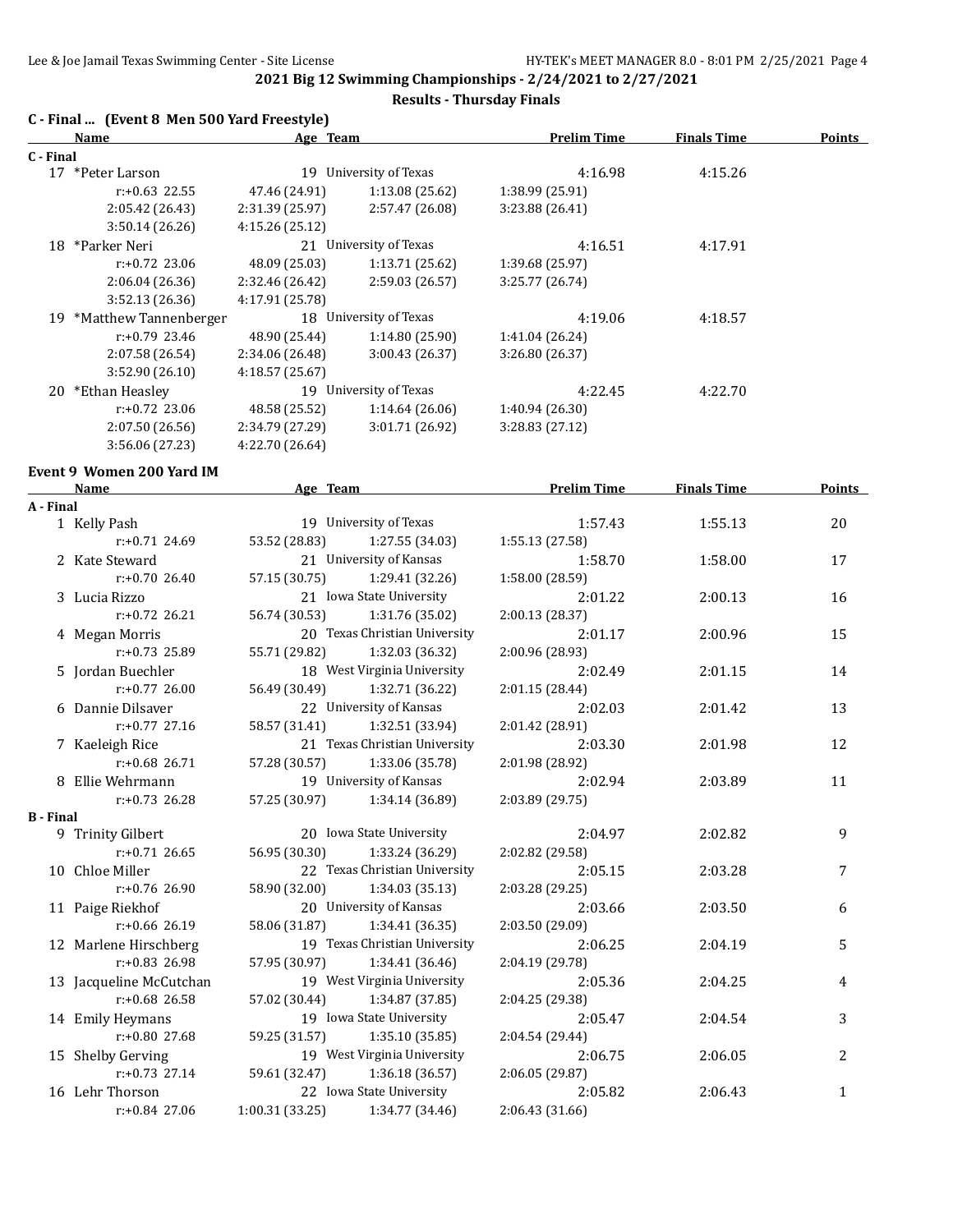## **Results - Thursday Finals**

# **C - Final ... (Event 9 Women 200 Yard IM)**

|             | C - Final  (Event 9  women zuu faru IM) |                 |                                             |                            |                    |               |
|-------------|-----------------------------------------|-----------------|---------------------------------------------|----------------------------|--------------------|---------------|
| <u>Name</u> |                                         | <u>Age Team</u> |                                             | <b>Prelim Time</b>         | <b>Finals Time</b> | <b>Points</b> |
| C - Final   |                                         |                 |                                             |                            |                    |               |
|             | 17 Alaina Breitbach<br>$r: +0.67$ 27.37 |                 | 18 Iowa State University<br>1:34.97 (35.53) | 2:06.83<br>2:04.77 (29.80) | 2:04.77            |               |
|             |                                         | 59.44 (32.07)   | 18 University of Kansas                     |                            |                    |               |
|             | 18 *Katie Cross<br>$r: +0.71$ 27.32     |                 |                                             | 2:06.67                    | 2:05.85            |               |
|             |                                         | 58.40 (31.08)   | 1:35.78 (37.38)                             | 2:05.85 (30.07)            |                    |               |
|             | 19 Emma Walker                          |                 | 19 University of Kansas                     | 2:07.08                    | 2:06.02            |               |
|             | r:+0.81 28.27                           | 1:00.68(32.41)  | 1:36.11 (35.43)                             | 2:06.02 (29.91)            |                    |               |
|             | 20 *Lauren Beckish                      |                 | 21 West Virginia University                 | 2:07.43                    | 2:06.20            |               |
|             | $r: +0.71$ 26.89                        | 59.13 (32.24)   | 1:36.68 (37.55)                             | 2:06.20 (29.52)            |                    |               |
|             | 21 *Erin Downey                         |                 | 20 University of Kansas                     | 2:09.90                    | 2:08.86            |               |
|             | $r: +0.76$ 27.64                        | 59.75 (32.11)   | 1:36.86 (37.11)                             | 2:08.86 (32.00)            |                    |               |
|             | 22 *Megan Zartman                       |                 | 20 West Virginia University                 | 2:08.45                    | 2:09.14            |               |
|             | $r: +0.74$ 27.72                        | 59.23 (31.51)   | 1:38.30 (39.07)                             | 2:09.14 (30.84)            |                    |               |
|             | 23 Sarah Young                          |                 | 20 West Virginia University                 | 2:10.42                    | 2:09.62            |               |
|             | $r: +0.70$ 27.94                        | 1:00.27 (32.33) | 1:39.28 (39.01)                             | 2:09.62 (30.34)            |                    |               |
|             | 24 Kayla Gagnon                         |                 | 22 West Virginia University                 | 2:10.38                    | 2:11.90            |               |
|             | $r: +0.80$ 28.64                        | 1:02.60 (33.96) | 1:41.38 (38.78)                             | 2:11.90 (30.52)            |                    |               |
|             | Event 10 Men 200 Yard IM                |                 |                                             |                            |                    |               |
|             | Name                                    | Age Team        |                                             | <b>Prelim Time</b>         | <b>Finals Time</b> | Points        |
| A - Final   |                                         |                 |                                             |                            |                    |               |
|             | 1 Carson Foster                         |                 | 19 University of Texas                      | 1:43.13                    | 1:41.46            | 20            |
|             | $r: +0.65$ 21.77                        | 46.64 (24.87)   | 1:16.22 (29.58)                             | 1:41.46 (25.24)            |                    |               |
|             | 2 Jake Foster                           |                 | 20 University of Texas                      | 1:43.12                    | 1:43.43            | 17            |
|             | $r: +0.66$ 22.39                        | 48.70 (26.31)   | 1:18.08 (29.38)                             | 1:43.43 (25.35)            |                    |               |
|             | 3 Andrew Koustik                        |                 | 21 University of Texas                      | 1:45.78                    | 1:44.78            | 16            |
|             | $r: +0.63$ 22.58                        | 49.05 (26.47)   | 1:19.43 (30.38)                             | 1:44.78 (25.35)            |                    |               |
|             | 4 Caspar Corbeau                        |                 | 19 University of Texas                      | 1:44.66                    | 1:45.16            | 15            |
|             | $r: +0.72$ 22.94                        | 49.62 (26.68)   | 1:20.46 (30.84)                             | 1:45.16 (24.70)            |                    |               |
|             | 5 David Dixon                           |                 | 22 West Virginia University                 | 1:50.21                    | 1:45.58            | 14            |
|             | $r: +0.74$ 22.50                        |                 | 1:20.12(30.05)                              |                            |                    |               |
|             |                                         | 50.07 (27.57)   | 20 Texas Christian University               | 1:45.58 (25.46)            |                    |               |
|             | 6 Dusan Babic<br>$r: +0.65$ 23.55       |                 |                                             | 1:49.17                    | 1:47.79            | 13            |
|             |                                         | 50.49 (26.94)   | 1:22.27 (31.78)                             | 1:47.79 (25.52)            |                    |               |
|             | 7 Vitauts Silins                        |                 | 20 Texas Christian University               | 1:51.12                    | 1:49.50            | 12            |
|             | $r: +0.68$ 23.96                        | 52.10 (28.14)   | 1:22.62 (30.52)                             | 1:49.50 (26.88)            |                    |               |
|             | 8 Philip Kay                            |                 | 21 West Virginia University                 | 1:50.39                    | 1:49.60            | 11            |
|             | $r: +0.67$ 23.96                        | 51.44 (27.48)   | 1:23.08 (31.64)                             | 1:49.60 (26.52)            |                    |               |
| B - Final   |                                         |                 |                                             |                            |                    |               |
|             | 9 *Halvor Borgstroem                    |                 | 23 University of Texas                      | 1:46.21                    | 1:45.73            | 9             |
|             | r:+0.71 22.68                           | 48.71 (26.03)   | 1:19.01 (30.30)                             | 1:45.73 (26.72)            |                    |               |
|             | 10 Joe Schaefer                         |                 | 18 West Virginia University                 | 1:51.50                    | 1:50.54            | 7             |
|             | $r: +0.71$ 24.40                        | 53.19 (28.79)   | 1:24.27 (31.08)                             | 1:50.54 (26.27)            |                    |               |
|             | 11 Ben Brooks                           |                 | 22 West Virginia University                 | 1:51.60                    | 1:51.17            | 6             |
|             | r:+0.66 23.79                           | 52.57 (28.78)   | 1:24.10 (31.53)                             | 1:51.17 (27.07)            |                    |               |
|             | 12 *Jack Saum                           |                 | 20 West Virginia University                 | 1:52.41                    | 1:51.50            | 5             |
|             | r:+0.67 24.32                           | 52.65 (28.33)   | 1:25.12 (32.47)                             | 1:51.50 (26.38)            |                    |               |
|             | 13 Jonathan Bennett                     |                 | 21 West Virginia University                 | 1:52.38                    | 1:51.62            | 4             |
|             | $r: +0.72$ 24.71                        | 53.04 (28.33)   | 1:24.80 (31.76)                             | 1:51.62 (26.82)            |                    |               |
|             | 14 *Michael Sandner                     |                 | 19 West Virginia University                 | 1:52.67                    | 1:52.32            | 3             |

r:+0.62 24.13 52.95 (28.82) 1:25.12 (32.17) 1:52.32 (27.20)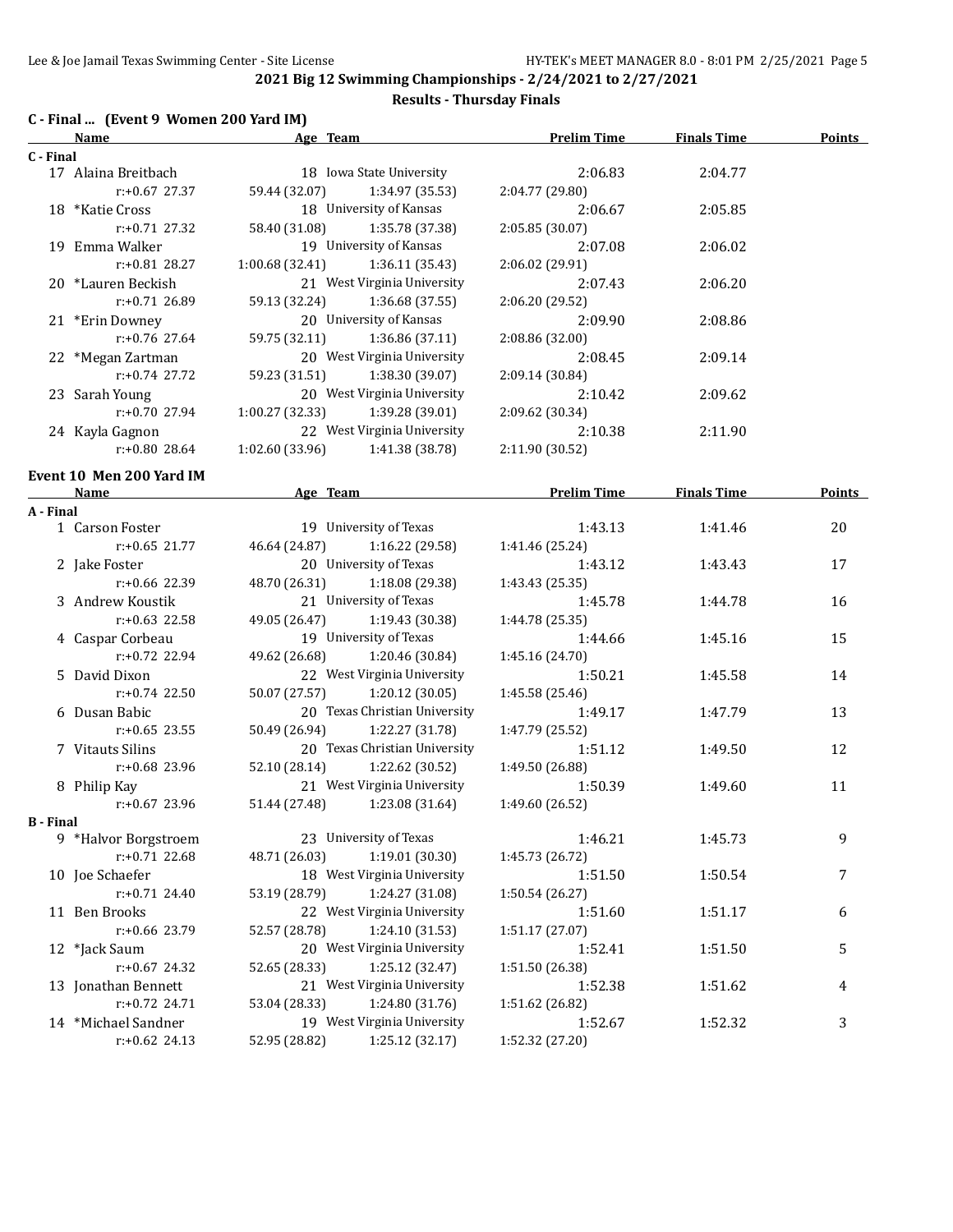## **Results - Thursday Finals**

#### **Event 11 Women 50 Yard Freestyle**

|                  | Name                                  | Age Team                      | <b>Prelim Time</b> | <b>Finals Time</b> | Points       |
|------------------|---------------------------------------|-------------------------------|--------------------|--------------------|--------------|
| A - Final        |                                       |                               |                    |                    |              |
|                  | 1 Grace Cooper                        | 18 University of Texas        | 22.61              | 22.50              | 20           |
|                  | r:+0.70 10.93                         | 22.50 (11.57)                 |                    |                    |              |
|                  | 2 Olivia Bray                         | 19 University of Texas        | 22.66              | 22.55              | 17           |
|                  | r:+0.70 11.02                         | 22.55 (11.53)                 |                    |                    |              |
|                  | 3 Emma Sticklen                       | 18 University of Texas        | 22.62              | 22.56              | 16           |
|                  | $r: +0.67$ 10.73                      | 22.56 (11.83)                 |                    |                    |              |
|                  | 4 Bridget Semenuk                     | 19 University of Texas        | 22.44              | 22.57              | 15           |
|                  | r:+0.68 11.06                         | 22.57 (11.51)                 |                    |                    |              |
|                  | 5 Kyla Leibel                         | 19 University of Texas        | 22.99              | 22.99              | 14           |
|                  | $r: +0.73$ 11.05                      | 22.99 (11.94)                 |                    |                    |              |
|                  | 6 Manon Manning                       | 21 University of Kansas       | 23.03              | 23.02              | 13           |
|                  | $r: +0.79$ 11.05                      | 23.02 (11.97)                 |                    |                    |              |
|                  | 7 Harna Minezawa                      | 20 West Virginia University   | 23.03              | 23.17              | 12           |
|                  | $r: +0.63$ 11.08                      | 23.17 (12.09)                 |                    |                    |              |
|                  | 8 Emily Haimes                        | 19 West Virginia University   | 23.03              | 23.20              | 11           |
|                  | $r: +0.70$ 11.11                      | 23.20 (12.09)                 |                    |                    |              |
| <b>B</b> - Final |                                       | 22 Texas Christian University |                    |                    |              |
|                  | 9 Katelyn Kenchel<br>$r: +0.67$ 11.35 | 23.15 (11.80)                 | 23.18              | 23.15              | 9            |
|                  |                                       | 21 University of Texas        | 23.32              | 23.19              | 7            |
|                  | 10 Emily Reese<br>r:+0.68 11.29       | 23.19 (11.90)                 |                    |                    |              |
|                  | 11 Dewi Blose                         | 20 University of Kansas       | 23.48              | 23.23              | 6            |
|                  | $r: +0.65$ 11.35                      | 23.23 (11.88)                 |                    |                    |              |
|                  | 12 Autumn Looney                      | 19 University of Kansas       | 23.48              | 23.26              | 5            |
|                  | $r: +0.68$ 11.29                      | 23.26 (11.97)                 |                    |                    |              |
|                  | 13 Andie Quirke                       | 19 Iowa State University      | 23.60              | 23.63              | 4            |
|                  | $r: +0.75$ 11.40                      | 23.63 (12.23)                 |                    |                    |              |
|                  | 14 Sophia Goushchina                  | 19 Iowa State University      | 23.54              | 23.73              | 3            |
|                  | $r: +0.72$ 11.56                      | 23.73 (12.17)                 |                    |                    |              |
|                  | 15 Claudia Dougan                     | 19 University of Kansas       | 23.78              | 23.75              | 2            |
|                  | $r: +0.79$ 11.51                      | 23.75 (12.24)                 |                    |                    |              |
|                  | 16 Martha Haas                        | 22 Iowa State University      | 23.84              | 23.90              | $\mathbf{1}$ |
|                  | r:+0.78 11.58                         | 23.90 (12.32)                 |                    |                    |              |
| C - Final        |                                       |                               |                    |                    |              |
|                  | 17 *Ava Longi                         | 18 University of Texas        | 23.48              | 23.19              |              |
|                  | $r: +0.74$ 11.31                      | 23.19 (11.88)                 |                    |                    |              |
|                  | 18 *Keyla Brown                       | 19 University of Kansas       | 23.52              | 23.37              |              |
|                  | $r: +0.73$ 11.47                      | 23.37 (11.90)                 |                    |                    |              |
|                  | 19 *Cassidy Coughlin                  | 21 Texas Christian University | 23.75              | 23.59              |              |
|                  | $r: +0.72$ 11.51                      | 23.59 (12.08)                 |                    |                    |              |
|                  | 20 *Ginger Hansen                     | 20 West Virginia University   | 23.96              | 23.62              |              |
|                  | $r: +0.65$ 11.37                      | 23.62 (12.25)                 |                    |                    |              |
|                  | 21 *Kate Beckish                      | 19 West Virginia University   | 23.92              | 23.87              |              |
|                  | $r: +0.68$ 11.58                      | 23.87 (12.29)                 |                    |                    |              |
|                  | 22 Emma Hultquist                     | 19 Texas Christian University | 23.85              | 23.88              |              |
|                  | $r: +0.72$ 11.63                      | 23.88 (12.25)                 |                    |                    |              |
|                  | 23 *Emma Sass                         | 21 Iowa State University      | 23.87              | 24.03              |              |
|                  | r:+0.69 11.58                         | 24.03 (12.45)                 |                    |                    |              |
|                  | 24 Morgan Despres                     | 20 Texas Christian University | 23.94              | 24.53              |              |
|                  | $r.+0.73$ 11.41                       | 24.53 (13.12)                 |                    |                    |              |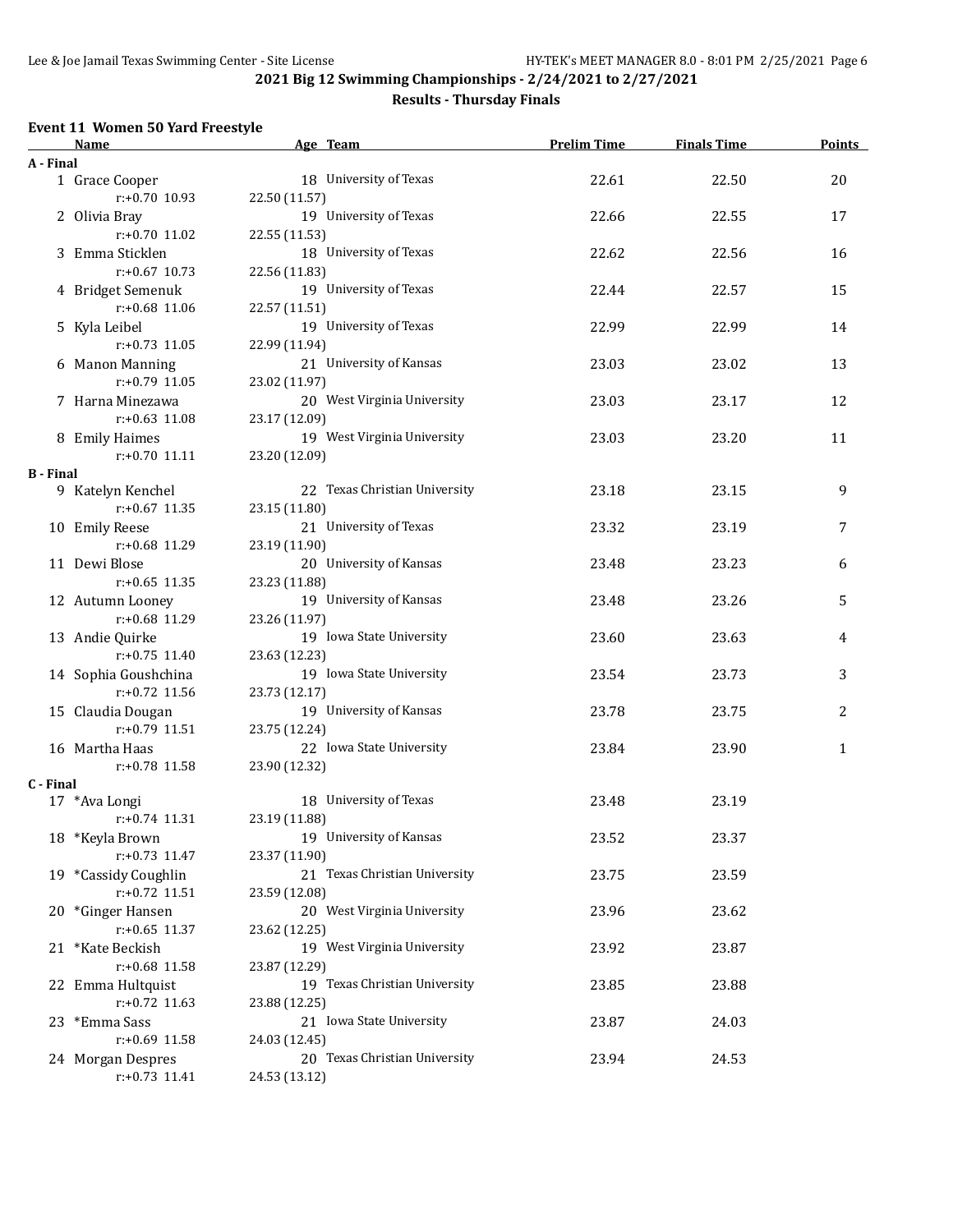#### **Results - Thursday Finals**

#### **Event 12 Men 50 Yard Freestyle**

|                  | Name                             | Age Team                                       | <b>Prelim Time</b> | <b>Finals Time</b> | <b>Points</b> |
|------------------|----------------------------------|------------------------------------------------|--------------------|--------------------|---------------|
| A - Final        |                                  |                                                |                    |                    |               |
|                  | 1 Daniel Krueger                 | 21 University of Texas                         | 19.33              | 19.10              | 20            |
|                  | $r: +0.73$ 9.39                  | 19.10 (9.71)                                   |                    |                    |               |
|                  | 2 Luke Bowman                    | 21 University of Texas                         | 19.74              | 19.67              | 17            |
|                  | $r: +0.65$ 9.60                  | 19.67 (10.07)                                  |                    |                    |               |
|                  | 3 Zac Van Zandt                  | 18 University of Texas                         | 19.99              | 19.71              | 16            |
|                  | $r: +0.63$ 9.54                  | 19.71 (10.17)                                  |                    |                    |               |
|                  | 4 Ryen Van Wyk                   | 22 West Virginia University                    | 20.01              | 19.92              | 15            |
|                  | $r: +0.63$ 9.71                  | 19.92 (10.21)                                  |                    |                    |               |
|                  | 5 Roberts Zemturis               | 20 West Virginia University                    | 20.17              | 20.09              | 14            |
|                  | $r: +0.57$ 9.62                  | 20.09 (10.47)                                  |                    |                    |               |
|                  | 6 Jake Sannem                    | 22 University of Texas                         | 20.14              | 20.14              | 13            |
|                  | $r: +0.72$ 9.72                  | 20.14 (10.42)                                  |                    |                    |               |
|                  | 7 Noah Cumby                     | 20 Texas Christian University                  | 20.26              | 20.20              | 12            |
|                  | $r: +0.63$ 9.68                  | 20.20 (10.52)                                  |                    |                    |               |
|                  | 8 Stefan Varga                   | 20 Texas Christian University                  | 20.33              | 20.21              | 11            |
|                  | $r: +0.63$ 9.75                  | 20.21 (10.46)                                  |                    |                    |               |
| <b>B</b> - Final |                                  |                                                |                    |                    |               |
|                  | 9 *Cole Crane                    | 20 University of Texas                         | 20.26              | 20.05              | 9             |
|                  | $r: +0.61$ 9.57                  | 20.05 (10.48)                                  |                    |                    |               |
|                  | 10 Piotr Sadlowski               | 21 Texas Christian University                  | 20.40              | 20.14              | 7             |
|                  | $r: +0.67$ 9.74                  | 20.14 (10.40)                                  |                    |                    |               |
|                  | 11 Hugh McPherson                | 21 Texas Christian University                  | 20.65              | 20.47              | 6             |
|                  | $r: +0.64$ 10.16                 | 20.47 (10.31)                                  |                    |                    |               |
|                  | 12 *Ethan Autry                  | 20 Texas Christian University                  | 20.50              | 20.72              | 5             |
|                  | $r: +0.67$ 9.81                  | 20.72 (10.91)                                  |                    |                    |               |
|                  | 13 Reed Dittlinger               | 21 Texas Christian University                  | 20.74              | 20.82              | 4             |
|                  | $r: +0.64$ 10.09                 | 20.82 (10.73)                                  |                    |                    |               |
|                  | 14 Fausto Huerta                 | 21 West Virginia University                    | 21.11              | 21.06              | 3             |
|                  | $r: +0.63$ 10.12                 | 21.06 (10.94)                                  |                    |                    |               |
|                  | 15 Michael Chwaluk               | 20 Texas Christian University                  | 21.10              | 21.11              | 2             |
|                  | $r: +0.65$ 10.38                 | 21.11 (10.73)                                  |                    |                    |               |
|                  | 16 Justin Heimes                 | 18 West Virginia University                    | 21.20              | 21.96              | $\mathbf{1}$  |
|                  | $r: +0.76$ 10.56                 | 21.96 (11.40)                                  |                    |                    |               |
| C - Final        |                                  |                                                |                    |                    |               |
|                  | 17 *Dylan Melin                  | 18 West Virginia University                    | 20.81              | 20.79              |               |
|                  | $r: +0.82$ 10.30                 | 20.79 (10.49)                                  |                    |                    |               |
|                  | 18 *Matthew Brewer               | 22 Texas Christian University                  | 20.79              | 21.10              |               |
|                  | r:+0.76 10.39                    | 21.10 (10.71)                                  |                    |                    |               |
|                  | 19 *Dominic Cyr                  | 19 Texas Christian University                  | 21.19              | 21.24              |               |
|                  | r:+0.78 10.62                    | 21.24 (10.62)                                  |                    |                    |               |
|                  | 20 *Bennett Maczka               | 21 Texas Christian University                  | 21.06              | 21.35              |               |
|                  | r:+0.80 10.49                    | 21.35 (10.86)                                  |                    |                    |               |
|                  | 21 *Denys Kostromin              | 21 West Virginia University                    | 21.46              | 21.39              |               |
|                  | $r: +0.72$ 10.44                 |                                                |                    |                    |               |
|                  |                                  | 21.39 (10.95)<br>18 Texas Christian University |                    |                    |               |
|                  | 22 *Aidan Clark<br>r:+0.80 10.34 | 21.52 (11.18)                                  | 21.43              | 21.52              |               |
|                  |                                  | 20 Texas Christian University                  |                    |                    |               |
|                  | 23 *Joseph Shine                 |                                                | 22.59              | 22.67              |               |
|                  | $r: +0.73$ 10.86                 | 22.67 (11.81)                                  |                    |                    |               |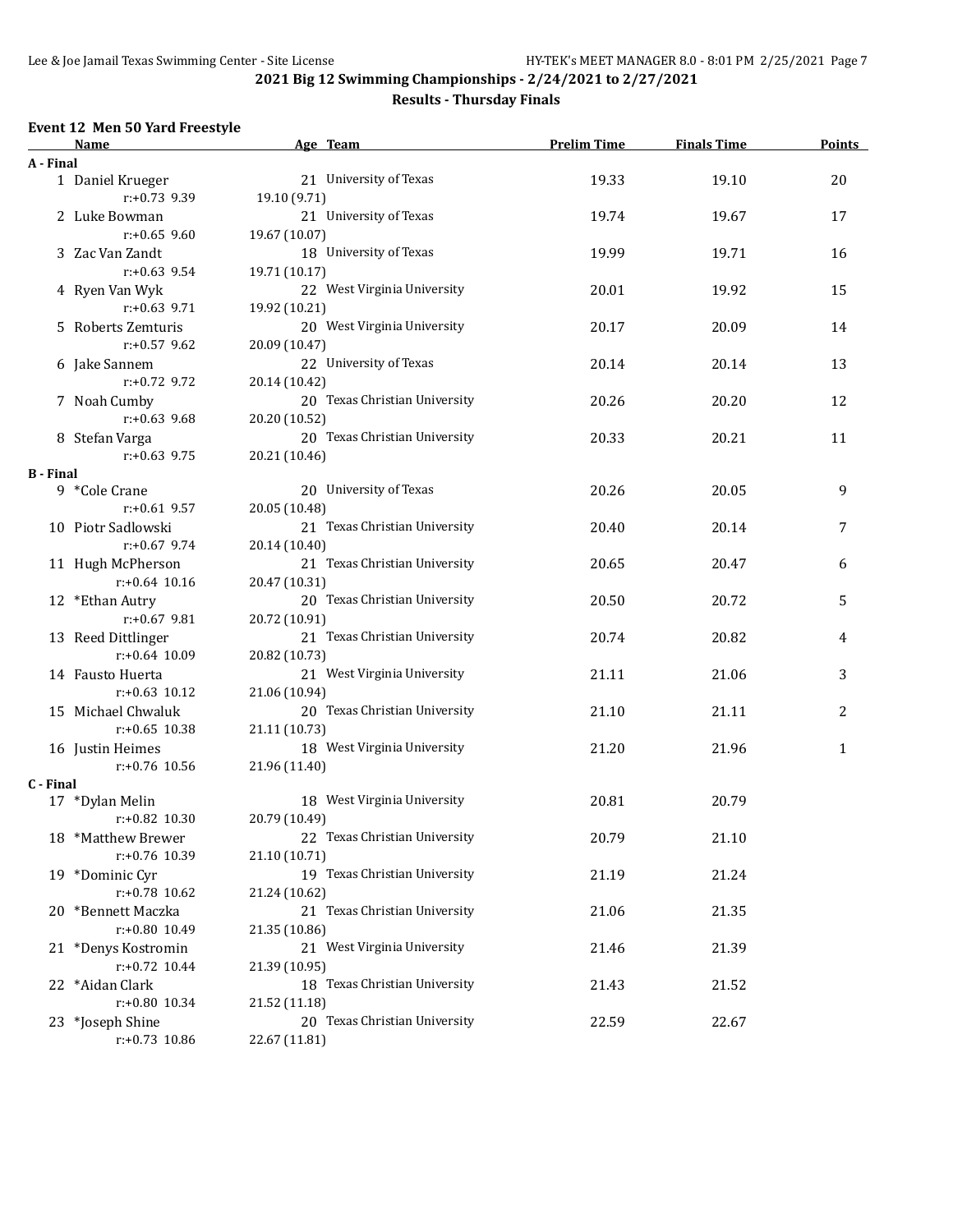#### **Results - Thursday Finals**

#### **Event 13 Women 400 Yard Medley Relay**

| <b>Team</b>                    | Relay           |                                  | <b>Seed Time</b>                                                  | <b>Finals Time</b>              | Points |
|--------------------------------|-----------------|----------------------------------|-------------------------------------------------------------------|---------------------------------|--------|
| 1 University of Texas          |                 |                                  | 3:26.86                                                           | 3:28.26                         | 40     |
| 1) Julia Cook 20               |                 | 2) r:+0.28 Anna Elendt 19        | 3) r:+0.23 Olivia Bray 19                                         | 4) r:+0.13 Kelly Pash 19        |        |
| 24.71                          | 51.55 (51.55)   | 1:18.30(26.75)                   | 1:49.35 (57.80)                                                   |                                 |        |
| 2:12.72 (23.37)                | 2:40.54 (51.19) | 3:03.40 (22.86)                  | 3:28.26 (47.72)                                                   |                                 |        |
| 2 University of Kansas         |                 |                                  | 3:41.50                                                           | 3:37.94                         | 34     |
| 1) Manon Manning 21            |                 | 2) r:+0.34 Kate Steward 21       | 3) r:+0.41 Autumn Looney 19                                       | 4) r:+0.60 Dewi Blose 20        |        |
| 25.62                          | 52.71 (52.71)   | 1:21.32 (28.61)                  | 1:53.55 (1:00.84)                                                 |                                 |        |
| 2:18.53 (24.98)                | 2:47.47 (53.92) | 3:11.37 (23.90)                  | 3:37.94 (50.47)                                                   |                                 |        |
| 3 Texas Christian University   |                 |                                  | 3:42.06                                                           | 3:41.53                         | 32     |
| 1) Ashleen O'Brien 20          |                 | 2) r:+0.26 Lauren Halliburton 22 | 3) r:+0.09 Megan Morris 20                                        | 4) r:+0.15 Katelyn Kenchel 22   |        |
| 26.38                          | 54.45 (54.45)   | 1:23.36 (28.91)                  | 1:57.05 (1:02.60)                                                 |                                 |        |
| 2:22.16 (25.11)                | 2:51.77 (54.72) | 3:15.09 (23.32)                  | 3:41.53 (49.76)                                                   |                                 |        |
| 4 Iowa State University        |                 |                                  | 3:46.50                                                           | 3:42.82                         | 30     |
| 1) Emily Haan 21               |                 | 2) r:+0.37 Lehr Thorson 22       | 3) r:+0.18 Lucia Rizzo 21                                         | 4) r:+0.20 Martha Haas 22       |        |
| 26.64                          | 56.46 (56.46)   | 1:25.06 (28.60)                  | 1:57.82 (1:01.36)                                                 |                                 |        |
| 2:23.43 (25.61)                | 2:52.35 (54.53) | 3:16.24 (23.89)                  | 3:42.82 (50.47)                                                   |                                 |        |
| 5 West Virginia University     |                 |                                  | 3:45.42                                                           | 3:42.92                         | 28     |
| 1) Jordan Buechler 18          |                 | 2) r:+0.18 Shelby Gerving 19     | 3) r:+0.29 Harna Minezawa 20                                      | 4) r:+0.55 Emily Haimes 19      |        |
| 26.55                          | 54.97 (54.97)   | 1:24.84 (29.87)                  | 1:59.54 (1:04.57)                                                 |                                 |        |
| 2:24.91 (25.37)                | 2:53.58 (54.04) | 3:17.17 (23.59)                  | 3:42.92 (49.34)                                                   |                                 |        |
| --- University of Texas        | B               |                                  | 3:35.00                                                           | X3:37.96                        |        |
| 1) Sydney Silver 18            |                 | 2) r:+0.10 Holly Jansen 21       | 3) r:+0.07 Emma Sticklen 18                                       | 4) r:+0.25 Bridget Semenuk 19   |        |
| 26.17                          | 54.74 (54.74)   | 1:23.12 (28.38)                  | 1:56.79 (1:02.05)                                                 |                                 |        |
| 2:20.50 (23.71)                | 2:48.67 (51.88) | 3:11.74(23.07)                   | 3:37.96 (49.29)                                                   |                                 |        |
| --- Texas Christian University | $\, {\bf B}$    |                                  | 3:44.23                                                           | X3:47.95                        |        |
| 1) Marlene Hirschberg 19       |                 | 2) r:+0.35 Chloe Miller 22       | 3) r:+0.28 Jessica Beckwith 20                                    | 4) $r: +0.06$ Sally Clough 22   |        |
| 27.09                          | 55.93 (55.93)   | 1:25.74 (29.81)                  | 1:59.39 (1:03.46)                                                 |                                 |        |
| 2:24.62 (25.23)                | 2:55.43 (56.04) | 3:19.94 (24.51)                  | 3:47.95 (52.52)                                                   |                                 |        |
| --- Texas Christian University | D               |                                  | 3:48.99                                                           | X3:50.77                        |        |
| 1) Cayla Prophater 18          |                 | 2) r:+0.18 *Lauren Mabie 21      | 3) r:+0.19 *Sheridan Schreiber 21 4) r:+0.25 *Lucia Simovicova 21 |                                 |        |
| 27.68                          | 56.88 (56.88)   | 1:27.15 (30.27)                  | 2:02.34 (1:05.46)                                                 |                                 |        |
| 2:28.52 (26.18)                | 2:59.01 (56.67) | 3:23.28 (24.27)                  | 3:50.77 (51.76)                                                   |                                 |        |
| --- Texas Christian University | $\mathsf C$     |                                  | 3:45.01                                                           | XDQ 3:52.47                     |        |
| Early take-off swimmer #3      |                 |                                  |                                                                   |                                 |        |
| 1) Zoe Woods 20                |                 | 2) r:+0.29 Morgan Despres 20     | 3) r:-0.09 *Sarah Malloy 20                                       | 4) r:-0.12 *Cassidy Coughlin 21 |        |
| 26.84                          | 56.25 (56.25)   | 1:27.43 (31.18)                  | 2:03.80 (1:07.55)                                                 |                                 |        |
| 2:29.28 (25.48)                | 3:00.69 (56.89) | 3:25.00 (24.31)                  | DQ 3:52.47 (51.78)                                                |                                 |        |
|                                |                 |                                  |                                                                   |                                 |        |

# **Event 14 Men 400 Yard Medley Relay**

 $\overline{\phantom{a}}$ 

| Team                         | Relay                          |                               | <b>Seed Time</b>              | <b>Finals Time</b>       | <b>Points</b>                   |
|------------------------------|--------------------------------|-------------------------------|-------------------------------|--------------------------|---------------------------------|
| 1 University of Texas        |                                |                               | 3:02.53                       | 3:02.11                  | 40                              |
| 1) Chris Staka 22            |                                | 2) $r+0.24$ Caspar Corbeau 19 | $3)$ r:+0.36 Alvin Jiang 22   |                          | 4) $r: +0.15$ Daniel Krueger 21 |
| 21.91                        | 45.20 (45.20)                  | 1:09.16(23.96)                | 1:36.69 (51.49)               |                          |                                 |
| 1:56.99(20.30)               | 2:20.93 (44.24)                | 2:40.30 (19.37)               | 3:02.11(41.18)                |                          |                                 |
| 2 Texas Christian University |                                |                               | 3:10.90                       | 3:09.44                  | 34                              |
| 1) Stefan Varga 20           | $2)$ r:+0.15 Vitauts Silins 20 |                               | 3) r:+0.11 Piotr Sadlowski 21 | 4) r:+0.30 Noah Cumby 20 |                                 |
| 22.94                        | 47.75 (47.75)                  | 1:12.00 (24.25)               | 1:40.18 (52.43)               |                          |                                 |
| 2:01.24(21.06)               | 2:25.98 (45.80)                | 2:46.66 (20.68)               | 3:09.44(43.46)                |                          |                                 |
| 3 West Virginia University   |                                |                               | 3:19.20                       | 3:13.84                  | 32                              |
| 1) Justin Heimes 18          |                                | 2) r:+0.41 Fausto Huerta 21   | 3) r:+0.17 David Dixon 22     |                          | 4) r:+0.39 Ryen Van Wyk 22      |
| 23.39                        | 49.26 (49.26)                  | 1:14.25 (24.99)               | 1:43.38 (54.12)               |                          |                                 |
| 2:04.95 (21.57)              | 2:30.25 (46.87)                | 2:50.72 (20.47)               | 3:13.84 (43.59)               |                          |                                 |
|                              |                                |                               |                               |                          |                                 |